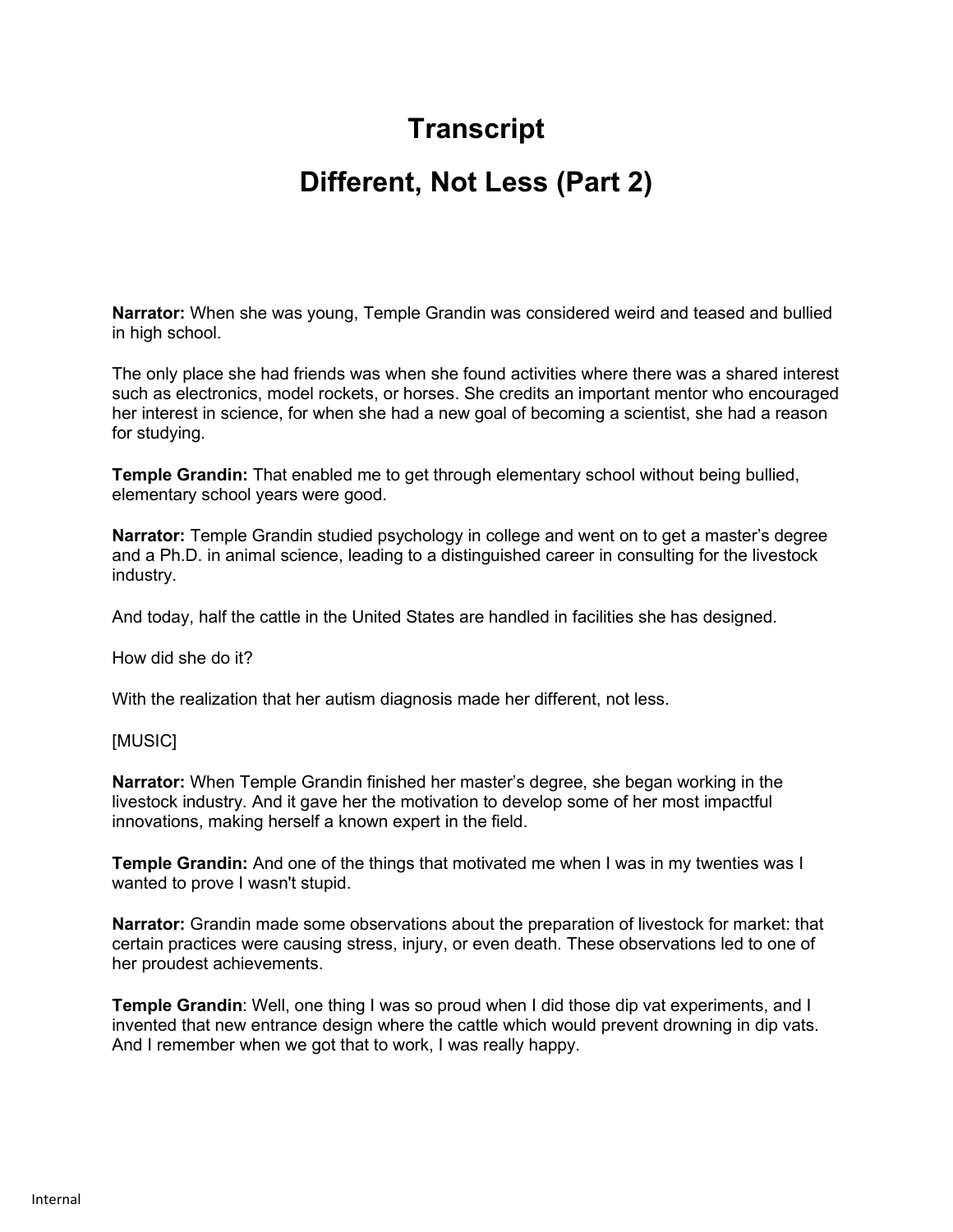**Narrator:** Grandin watched cattle slipping down slick and steep slopes as they entered these chemical dip vats, resulting in drowning deaths of cattle as well as chemical spills.

But her design gave them a gradual slope with grooves that eased them into the water. She also designed splash guards to help protect their human handlers from chemical spills.

**Temple Grandin:** Now there's another piece of equipment called the center track restrainer system. And it's in every large beef plant in North America. It's a piece of equipment I worked on developing. I was out in the early nineties out there supervising installation of it.

Another thing I did is implemented the animal welfare scoring system for meat plants. And then I taught McDonald's and Wendy's and other buyers how to use it. And when we did that, I saw more change than I'd ever seen.

**Narrator:** Dr. Grandin admits that her journey to this point in her career was made possible by early influences.

**Temple Grandin**: I just can't emphasize enough the importance of good teachers when I was young, my mother, my speech teacher, my elementary school teacher and then later on in high school, it was my science teacher, because I was not studying. I could care less about school. And Mr. Carlock, my science teacher got me interested in studying when education became a pathway to a goal of becoming a scientist.

**Narrator:** Mr. Carlock played a role even more important than a teacher to Temple Grandin. He was her mentor.

**Temple Grandin:** Mentors are extremely important. Well, I had watched a movie from Bell Labs they showed in the science class about optical illusions, and I got fascinated with an illusion called the Ames Distorted Room, where one person looks much bigger than the other. It's a trapezoidal room and they weren't going to just show me how to make it, they wanted me to figure it out for myself and he gave me interesting projects to do. And then with that, that got me interested in science and got me interested in studying. But I can't emphasize enough the importance of mentors.

**Narrator:** Dr. Grandin recognizes that once mentored, it's a responsibility to then mentor others.

**Temple Grandin:** I have had about, put about 20 graduate students through either a PhD or master's program. And a lot of my students are out in the industry. Three of them have become professors, which I'm really happy about. Others are running animal welfare programs out in the industry, but I also get a lot of emails and letters from. So I feel now I have a responsibility of being a good role model. People ask me how I feel about all this attention. I said it's a responsibility.

**Narrator:** She may feel this responsibility even more deeply, as she also dealt with obstacles in her career that were unrelated to her autism.

**Temple Grandin:** And then when I got out in the cattle industry, being a woman in the early seventies, that was a big barrier. It was. It was like having a disability.